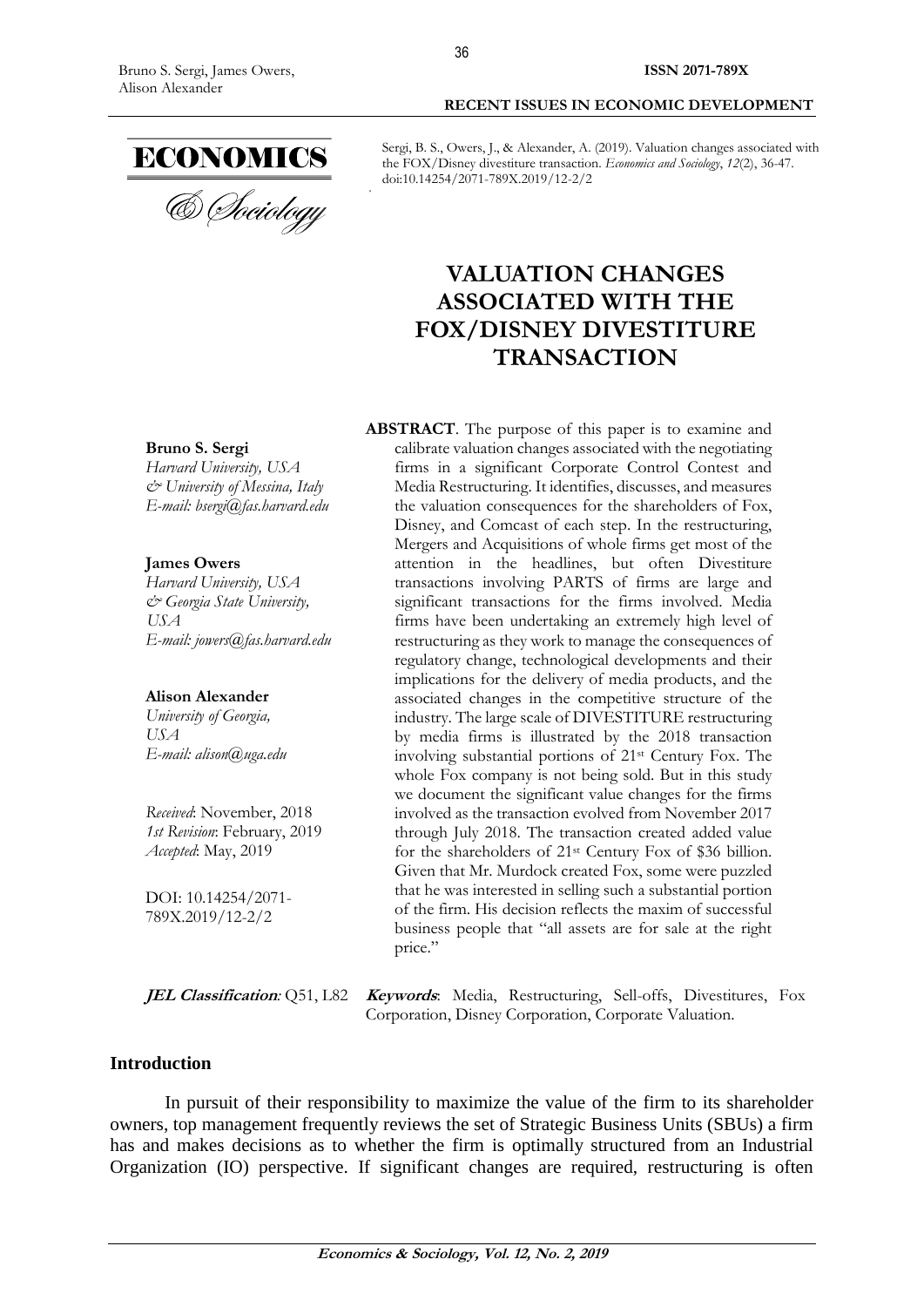## **RECENT ISSUES IN ECONOMIC DEVELOPMENT**

employed. There are two types of restructuring: making a firm larger (Mergers & Acquisitions) and making a firm smaller (Divestitures). There is now a large body of research and professional literature for each of these strategies. (see, for example, Alexander & Owers, 2009). From both research and professional perspectives, the consistent profile of findings with Mergers and Acquisitions are that the firm being bought always increases in value while the acquiring firm most often incurs losses in value (see Peltier, 2004). In contrast, with divestitures the profile of findings is that both seller and buyer firms gain (see Hite, Owers, & Rogers, 1987; Sicherman & Pettway 1987).

Firms in the media industries have faced particularly challenging circumstances in recent times, and many media firms are restructuring in response to the challenges associated with the consequences of regulatory change, technological developments and their implications for the delivery of media products, and the associated changes in the competitive structure of the industry. In response to these significant challenges, many media firms have engaged in Mergers and Acquisitions, while others have undertaken divestitures. In some cases, the same firm has undertaken both Mergers and Acquisitions, and Divestitures. One prominent such firm is 21st Century Fox.

This research paper employs established financial economics methodology to examine the recent Fox major Divestiture. This was a classic Corporate Control Contest as there were two explicit potential buyers for the Fox assets being divested in addition to the typical prospective bidders "waiting in the wings." Mostly all the previous research into the valuation consequences of Divestitures has measured their impact on the transacting firms in percentage metrics. In this research paper, we add to the literature by calibrating the valuation consequences of strategic steps in the transaction in monetary (dollar) terms. This emphasizes the major value influencing implications of these divestiture Corporate Control Contests for the firms involved.

In the next section the profile of the Fox/Disney divestiture is outlined, followed by the empirical methodology employed. The body of the paper identifies 11 significant "Event Dates" on which material new initiatives were revealed. The valuation consequences for Fox, Disney and Comcast are calibrated, and the findings are placed in the context of both the theoretical frameworks that pertain and the results from previous Divestiture research. An epilogue follows, and the paper concludes with a summary and review of the contributions of the article.

## **The Fox Divestiture**

In November 2017, it was reported in the Financial press that Rupert Murdock of  $21<sup>st</sup>$ Century Fox had held discussions with Robert Iger CEO of The Walt Disney Company about the potential sale of a substantial portion of Fox's assets to Disney. That set off a sequence of events that saw multiple bidders for those Fox assets, and what is termed a "control contest." In addition to Disney, Comcast made a formal bid. The initial Disney bid of \$51.4 Billion was topped by the subsequent Comcast bid of \$65 Billion. Disney responded with an increased bid and changes the form of consideration (the type of payment) from all stock to a 50/50 stock/cash mix, of \$71 Billion. Comcast withdrew, and that Fox shareholders accepted Disney bid on July 27, 2018.

This sequence of events created massive amounts of value for both Fox and Disney shareholders. This is in line with the overall profile of previous research findings (for example, those found in the foundational research paper of Hite, Owers, and Rogers (1987), but the value gains, especially for the buyer, are more significant than identified in previous studies. This case study identifies the sequence of bids, the associated value changes of the parties involved, and provides insights from prior studies and auction theory to explain what occurred. The subset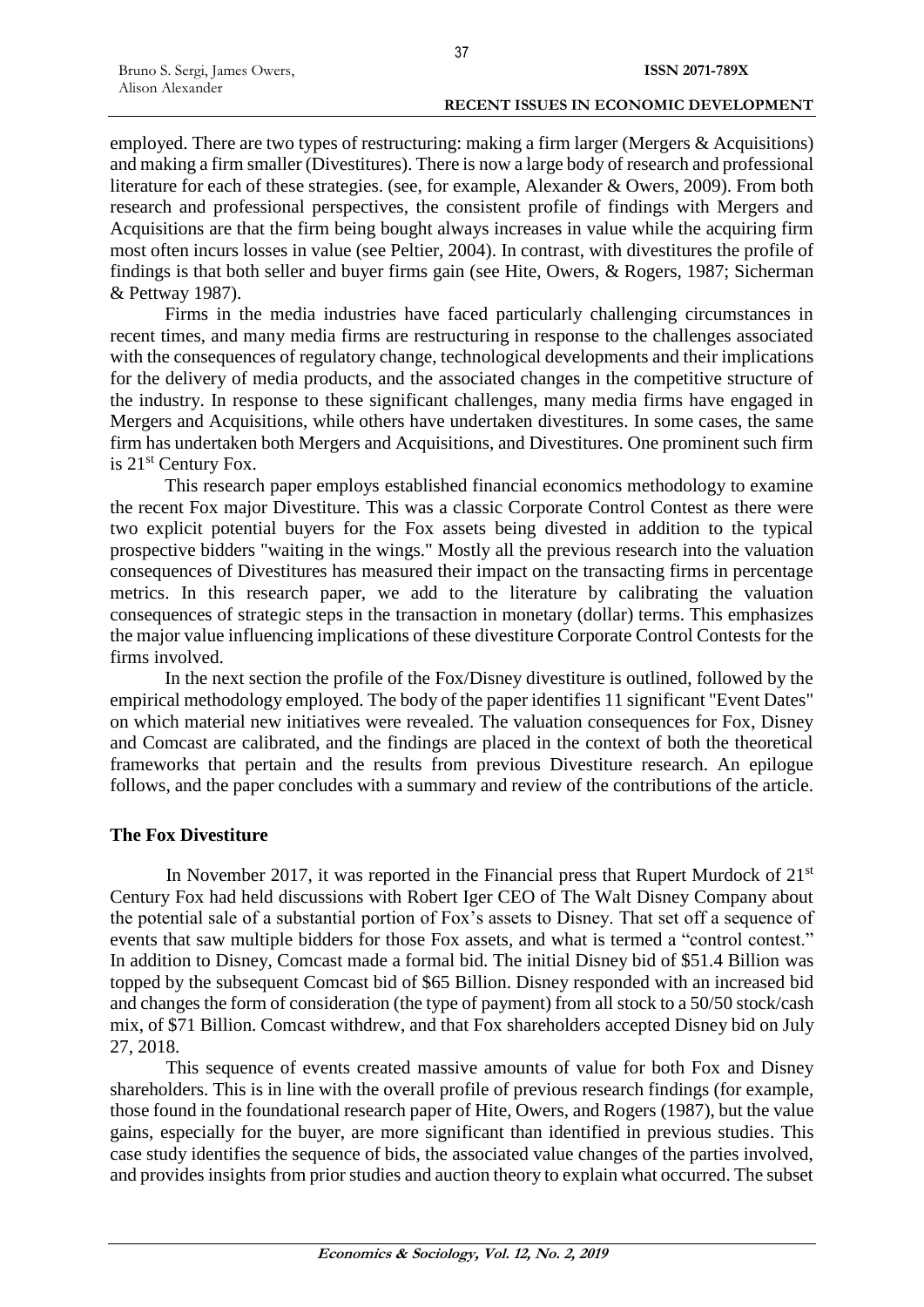of Fox assets being sold is described. Then the sequence of 11 significant steps in the sale process are identified, and the associated changes in value for the firms involved calibrated. These valuation changes are discussed in the context of previous research findings, auction theory, and the changing structure of the Media Industries.

The value creation for Fox shareholders as a result of Mr. Murdock practicing the principle that "all assets are for sale at the right price" was large and impressive. Before the transaction was rumored, the total value of  $21<sup>st</sup>$  Century Fox to its shareholders (its "Market") Cap[italization]") was \$47.020 Billion. By the time the auction had was completed in July, the Market Cap of 21<sup>st</sup> century Fox was \$82.956 Billion. Thus, \$36 Billion of additional value was created for the shareholders of Fox as a result of this divestiture whereby two well-financed and motivated bidders competed for the Fox assets being sold off. Of the value created, more than \$4.8 Billion belonged to Mr. Murdock personally. In one weekend when competing bids were announced, his wealth increased by approximately \$1.9 Billion.

## **The Fox 21st Century Assets being sold**

With 21<sup>st</sup> Century Fox being a major media conglomerate, and the fact that this is a sale divestiture rather than a whole firm acquisition, delineating the specific parts of Fox to be sold requires particular attention. The assets of 21th Century Fox that were being sold include Fox 2000, Fox Searchlight, majority control (60%) of Hulu, the entire Fox movie library (i.e. the original Star Wars, Avatar, Deadpool, etc.), major tv franchises (i.e. The Simpsons, Modern Family, etc.), international media companies (i.e. Sky, Star India, etc.), FX, National Geographic Pictures, regional sports networks (i.e. YES Network, Fox Sports Florida, etc.).

Fox would retain control of Fox Broadcasting, Fox News, Fox Business News, FS1/FS2, and the Big Ten Network.

## **Methodology**

The methodology employed to measure the value changes associated with major steps in the transaction is the direct comparison of stock prices at the end of the day of the announcement, with the stock price at the end of the day preceding the announcement. The price at the end of the day of the announcement reflects the valuation implications of the announcement after they have been impounded in stock prices as analysts and investors consider the consequences of the new development. Unlike the longer-horizon examination of the impact of announcements, this short-horizon study does not employ "event-study" econometric regression methodology.

The "Market Cap" is the total value of the firm's shares, a figure arrived at by simply multiplying the stock price by the number of shares outstanding.<sup>1</sup>

## **Sequence of Events**

 $\overline{a}$ 

The transaction by which Fox  $21<sup>st</sup>$  Century sold a major portion of its assets to Disney took place over approximately 7 months. This started with a report on:

<sup>&</sup>lt;sup>1</sup> This is the measure that on saw the total value of all Apple shares cross over the \$1 Trillion benchmarks on August 02, 2018.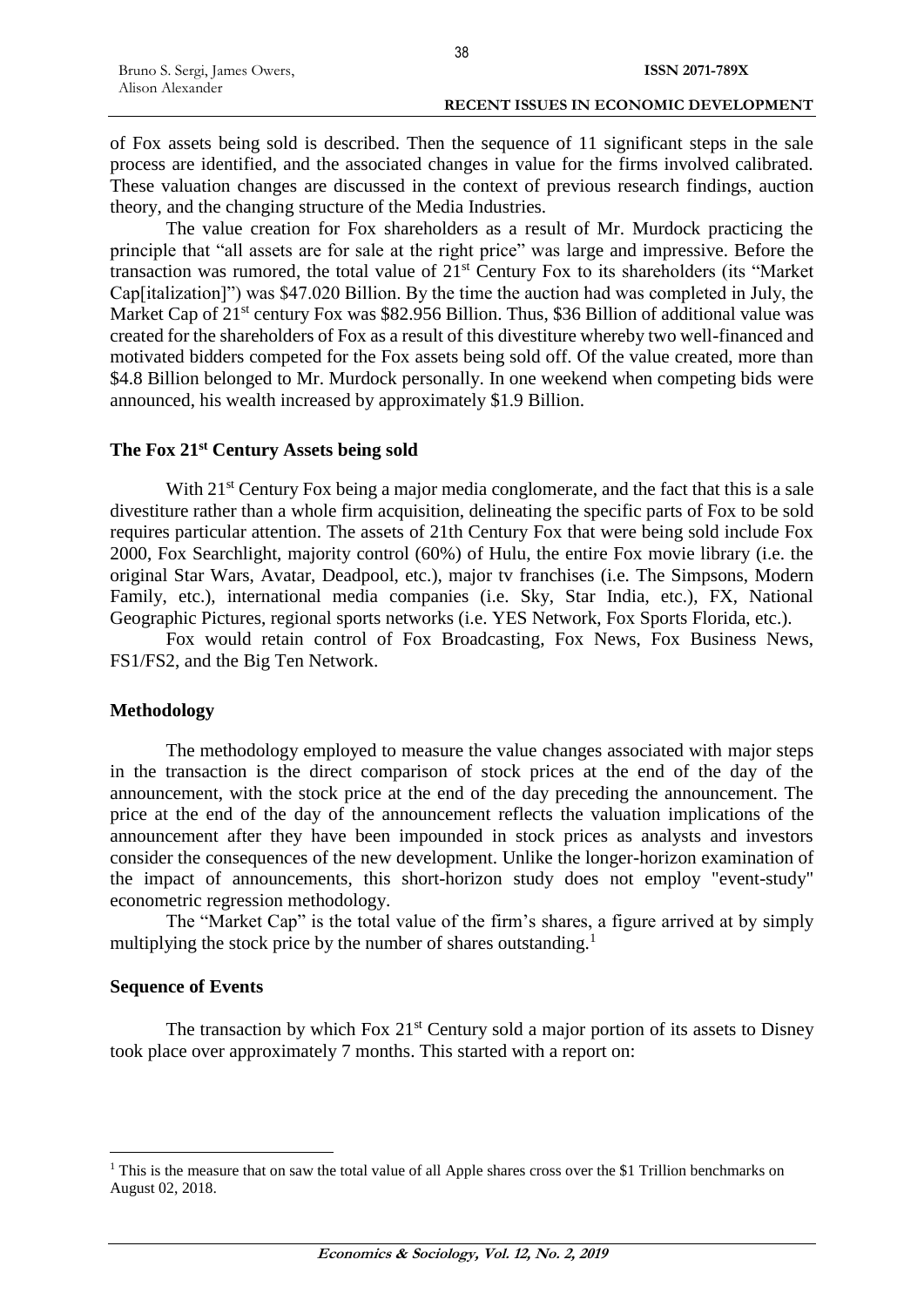**November 6, 2017 (Event #1):** On this date, CNBC reported that Disney is working with Rupert Murdoch to acquire much of 21st Century Fox and that such talks have "taken" place over the last few weeks."

The valuation impacts of Disney's announcement on December 14 were marked and significant as calibrated in Table 1.

Table 1. Value changes associated with First Press report of talks between Fox and Disney; November 05, 2017

| Date<br>11/06/2017            | Previous day<br>(11/03) | Announcement<br>day $(11/06)$ | % change | Market Cap<br>on Previous<br>Day | Value change |
|-------------------------------|-------------------------|-------------------------------|----------|----------------------------------|--------------|
| Disney Stock<br>Price         | \$98.64                 | \$100.64                      | 2%       | \$149.000B                       | \$2.959B     |
| <b>Fox Stock</b><br>Price     | \$24.43                 | \$26.62                       | 9%       | \$45.260B                        | \$4.073B     |
| Comcast<br><b>Stock Price</b> | \$35.68                 | \$35.54                       | $-0.3%$  | \$166.760B                       | $-$ \$0.500B |

At once that this word got out, other potential bidders for those Fox assets emerged or were rumored to be interested in making a bid. This reflects the dynamic nature of the market for major media assets, and the competition between several potential bidders to make offers – i.e., start an "auction." And thus on:

**November 16, 2017 (Event #2):** reports in the financial press circulate that Comcast and Verizon have approached 21st Century Fox for the same assets that Disney is interested in purchasing. These reports stated that no deal has been reached with any party, but that Rupert Murdoch is "genuinely motivated to sell." Some observers had opined that Murdock would be disinclined to sell such a large part of 21<sup>st</sup> Century Fox that he had created.

|  |  | Table 2. Value changes associated with the Press report that Comcast and Verizon had |  |  |  |  |  |
|--|--|--------------------------------------------------------------------------------------|--|--|--|--|--|
|  |  | expressed interest in these Fox assets: November 16, 2017                            |  |  |  |  |  |

| Date<br>11/15/2017            | Previous day<br>(11/15) | Announcement<br>day $(11/16)$ | % change | Market Cap<br>on Previous<br>Day | Value change |
|-------------------------------|-------------------------|-------------------------------|----------|----------------------------------|--------------|
| Disney Stock<br>Price         | \$103.69                | \$103.60                      | 0%       | \$156.600B                       | \$0          |
| <b>Fox Stock</b><br>Price     | \$27.95                 | \$28.60                       | 2%       | \$51.780B                        | \$1.035B     |
| Comcast<br><b>Stock Price</b> | \$37.18                 | \$37.07                       | $-0.2\%$ | \$173.770B                       | $-S0.347B$   |

Interestingly, indications that an explicit auction might develop had no impact on the Disney stock value and a minor negative consequence for Comcast. This proves yet again that typically the primary beneficiary of large-scale corporate transactions is the seller. Fox continued to enjoy a value increase of an additional 2%, creating additional value of \$1.035 billion for Fox stockholders taken together.

As the prospective bidders undertake their "due diligence" media industry observers come to conclude on: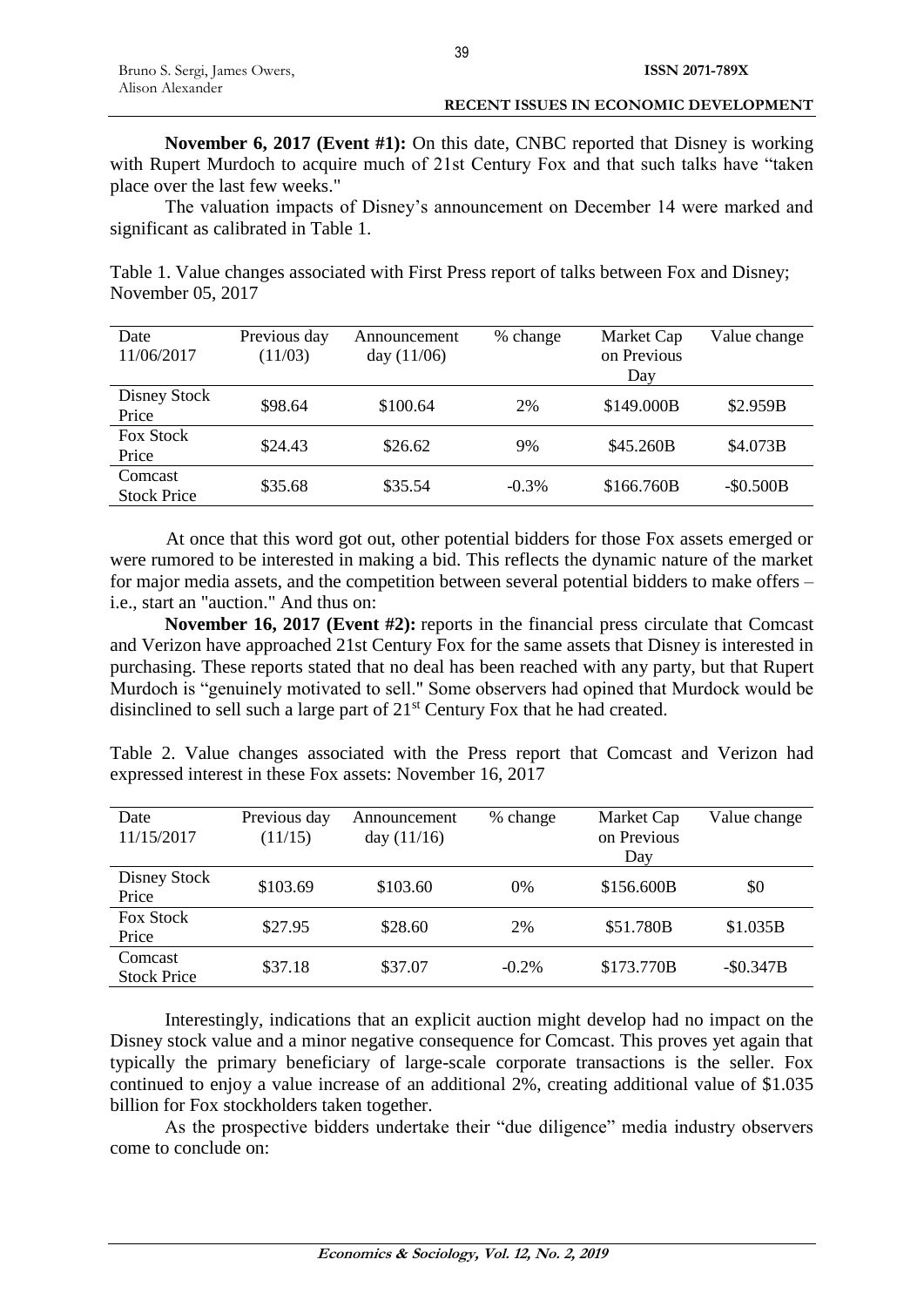**December 5, 2017 (Event #3):** It was noted that Disney is seen to have an "inside track" as the favorite to buy 21st Century Fox, with Disney valuing the company at \$60 billion. Given that Fox is a large media "conglomerate" there is a discussion of just what parts of Fox will be included in the deal. In the "gossip" in the financial press, segments of Fox that are considered to be potential parts of the set of assets sold include National Geographic, Star, Hulu, Sky, and the regional sports networks.

After admitting its interest in purchasing the Fox assets, Comcast rethinks and on:

**December 11, 2017 (Event #4):** announces that it has "abandoned its bid for most of the assets of Twenty-First Century Fox." Verizon did not follow through on the rumors that it might bid, and with Comcast "out of the picture" it left Disney as the only major media company with both the resources and interest to make the purchase.

After this "positioning" by Fox and Comcast, the first firm bid emerged on:

**December 14, 2017 (Event #5):** Formalizing its stated interest, The Walt Disney Company announces a \$52.8 Billion deal to purchase much of 21st Century Fox. The offer was all stock, a package that is generally less welcomed by sellers in divestitures as it leaves them exposed to the risk that the purchaser's stock price might decline after the sale.

It was to be expected that this formalization of an offer by a qualified buyer would increase the stock value of Fox, which had already been trending up following the rumors starting in November 2017. The making of a specific offer reduces the uncertainty regarding whether a deal would come about, and not surprisingly had the effect of increasing the value of Fox's stock. While in whole firm acquisitions buyers typically drop in value, prior research of divestitures both for media firms (Alexander & Owers, 2011), and firms in general (Hite, Owers, & Rogers, 1987) acquirers also gain.

This is the case because, with divestitures, it has been shown that acquiring firms purchase only business units that are a "good fit" (Sicherman & Pettway, 1987) whereas when a firm acquires all of a target company in an M&A transaction, likely some parts will fit, and others will not. Plus, there is a concern that in the desire to prevail against other bidders, the buyer will "overpay" for the shares of the target firm, and experience "Winner's Curse" – winners do not "win," they "prevail." Research has documented that approximately 75-80% of all whole- firm acquisitions are not successful in the eventual outcome.

The valuation impacts of Disney's announcement on December 14 were marked and significant, as calibrated in Table 3.

| Date<br>12/14/2017            | Previous day<br>(12/13) | Announcement<br>day $(12/14)$ | % change | Market Cap<br>on Previous<br>Day | Value change |
|-------------------------------|-------------------------|-------------------------------|----------|----------------------------------|--------------|
| Disney Stock<br>Price         | \$107.61                | \$110.57                      | 3%       | \$162.200B                       | \$4.866B     |
| <b>Fox Stock</b><br>Price     | \$32.34                 | \$34.22                       | 6%       | \$59.910B                        | \$3.594B     |
| Comcast<br><b>Stock Price</b> | \$38.58                 | \$39.12                       | 1%       | \$180.310B                       | \$1.803B     |

Table 3. Responses of stock values when The Walt Disney Company announced a formal bid for the identified Fox assets: December 14, 2017

Table 3 shows notable and large valuation responses for *both* the seller (Fox) and the bidder (Disney). As noted previously, the profile of earlier findings is that both seller and buyer gain in corporate divestitures. What is notable with this transaction, is that the gains to the bidder Disney are larger than found in previous overall divestiture studies. This shows that the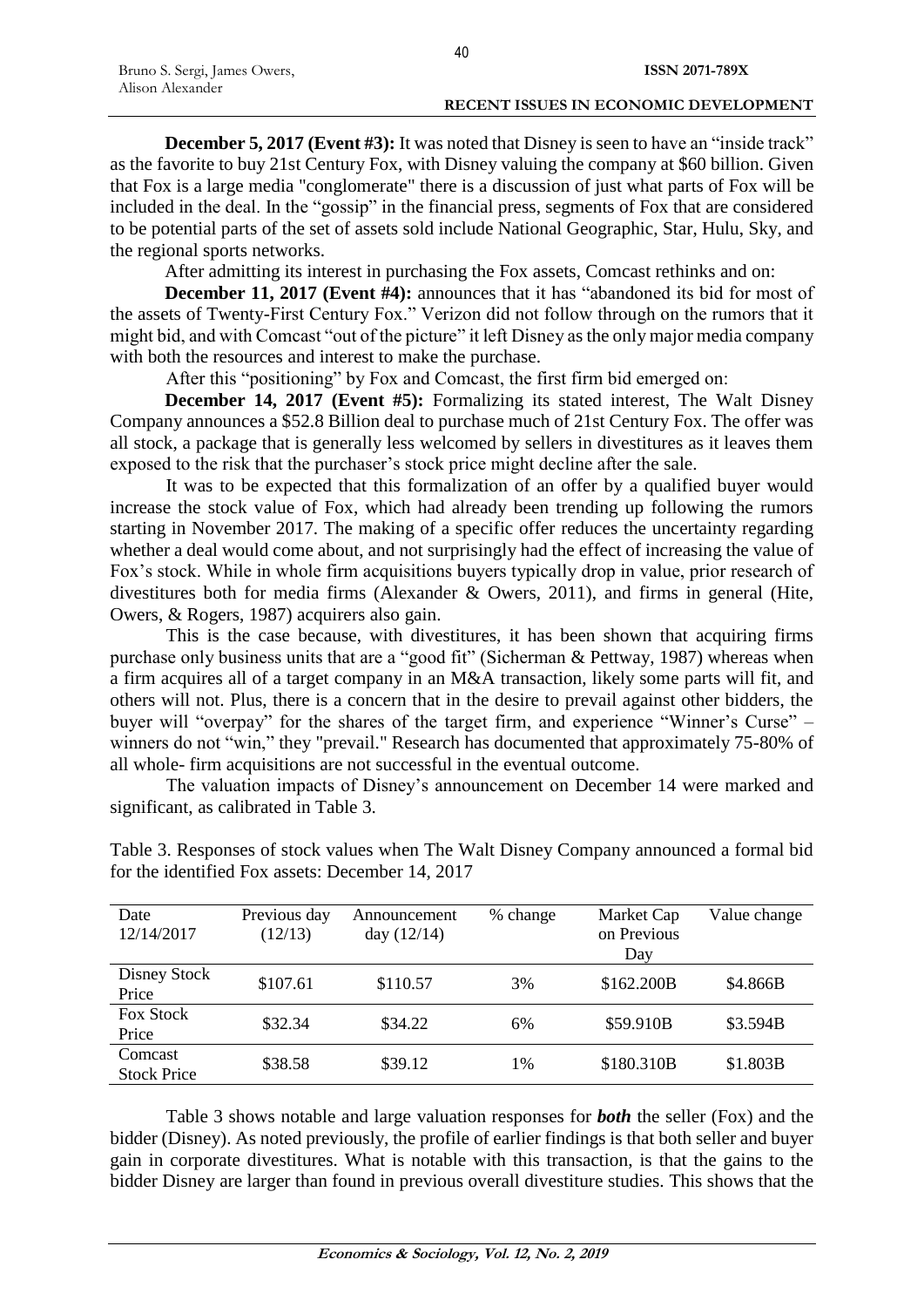41

financial analysts considered this acquisition of assets to supply unique and major strategic benefits for Disney.

The positive response in the stock price of Comcast is also notable. Given that the formal Disney bid lowered the probability that Comcast would become the acquirer, the positive reaction in Comcast's stock could be interpreted as being a positive signal that Comcast is less likely to make a high-cost purchase of the Fox assets, potentially suffering from "Winner's Curse" as is often found in such large transactions. There was also concern at the time that potential borrowings by Comcast to finance an offer could leave it with too high a level of debt.

Table 3 documents a remarkable creation of value on the December 14, 2017 announcement day. The value of Fox increased by \$3.594 Billion, and that of Disney by \$4.966 Billion. Comcast had just announced 3 days earlier (December 11) that it was not going forward with a bid for the Fox assets being sold. Investors in Comcast considered it good news that Disney was going forward with the transaction, and the value of Comcast increased by \$1.803 Billion on the Disney announcement.

However, reflecting the dynamic nature of this transaction, Comcast reversed its previous decision not to make a bid and emerged into the scene again on:

**February 5, 2018 (Event #6):** When it was rumored on Wall Street (CNBC) that Comcast might be back in the bidding war for the Fox assets being discussed. While Disney had made an offer, there was still the potential for another bidder to emerge. It is to the potential benefit of the seller for this to occur. Any later bidder must make a superior bid (at a higher price point and accompanied by a more attractive cash/shares package), and that results in an additional gain for the seller.

A contemporary contextual development was the pending decision as to whether AT&T's purchase of Time Warner would be approved by the federal government. It was considered that if that transaction got approval (the Judge was considering that case at this time), then it would make it most likely that other major media transactions (such as this Fox transaction) would be approved.

| Date<br>02/05/2018            | Previous day<br>(02/04) | Announcement<br>day $(02/05)$ | % change | Market Cap | Value<br>change |
|-------------------------------|-------------------------|-------------------------------|----------|------------|-----------------|
| Disney Stock<br>Price         | \$108.70                | \$104.70                      | $-4\%$   | \$163.450B | $-$ \$6.538B    |
| <b>Fox Stock</b><br>Price     | \$36.22                 | \$35.56                       | $-2\%$   | \$67.100B  | $-\$1.342B$     |
| Comcast<br><b>Stock Price</b> | \$41.11                 | \$39.20                       | $-5%$    | \$190.940B | $-$ \$9.547B    |

Table 4. Value changes associated CNBC report on February 05, 2018 that Comcast might be back in the bidding

These valuation responses are of note and provide substantial insights into the contributions of this study into the valuation consequences of Corporate Control Contests. The interpretation of Comcast's material loss of value is a reflection of investors' concerns that it might "overpay" for the assets in "the heat of the chase/auction." Losing \$9.5 Billion shareholder value in a day is a very large negative commentary from the market on the possibility that Comcast might get back "in the ring." The drop in Disney's value is less apparent. Investors had presumed that Disney would make the purchase and that there would be "synergy" from the purchase - that is now potentially foregone. The decline in Fox's value is most difficult to explain. Maybe investors became concerned that the emergence of another bidder would decrease the probability that the asset sale would be completed.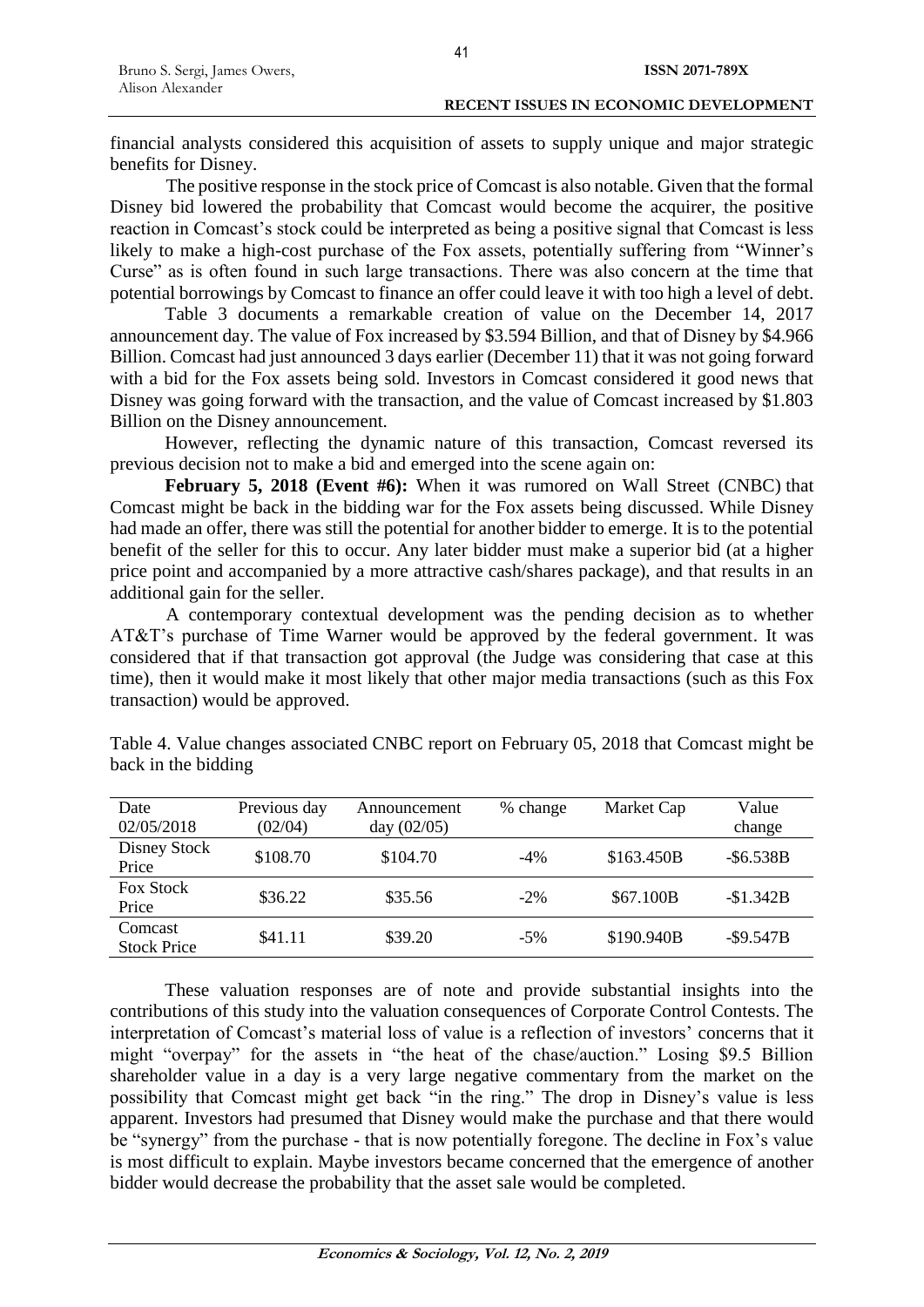$\overline{a}$ 

At this time, there was another major media transaction evolving – the sale of the 61% of Sky (UK) that Fox did not already own. Fox has been seeking to acquire that 61% for some time but had been thwarted by UK regulators. Fox's most recent initiative to make that purchase was also under regulatory consideration at this time.<sup>2</sup>

And thus, the financial markets were tracking Fox transactions in both the USA and the UK simultaneously. The USA transaction was the sale of major parts of its US assets, and the UK transaction was the hoped-for purchase of the remaining 61% of Sky not already owned by Fox.

This context makes the following announcement relevant to consideration of the Fox USA divestiture:

**February 27, 2018 (Event #7):** On this date, Comcast announced plans for a \$31 billion bid to buy the 61% of Sky, a European media and telecommunications company. This bid was 15% more than the outstanding Fox bid for that 61% of Sky. Fox currently owned 39% of Sky, which along with the potential 61% up for sale, would be given to the purchaser of 21st Century Fox.

Media firms must work with often aggressive regulatory guidelines and rulings, and these transactions are vivid illustrations of that. This is in addition to strategizing for position compared to the actions of others (actual or potential) competing bidders.

After an almost 2-month delay following its announcement of "plans" to bid for the 61% of Sky under consideration, Comcast formally made its bid on April 25, 2018. On this date, Comcast made its formal \$30.7 billion bid to buy the outstanding 61% of Sky. This bid is much larger than Fox's bid of \$16 billion, and not surprisingly Sky withdraws its recommendation to accept the Fox bid.

Throughout this whole 7-month interval since the first talk of a Fox divestiture, financial observers were following the initiatives by Brian Roberts, the CEO of Comcast. That attention was seen to be called for when on:

**May 7, 2018 (Event #8):** It was reported by Reuters that Comcast is working with investment banks to raise loans to enable it to make a \$60 billion *all-cash* bid for 21st Century Fox. This potential bid would be higher than the \$52 billion *all-stock* bid by Disney. As noted above, sellers have an understandable preference for cash bids. That preference is well founded as several researchers have found when examining what happens to later stock prices when sellers accept stock rather than cash. There is an average pattern for that stock to decrease in value. <sup>3</sup>

Given the very large "market cap" valuations of all 3 companies involved, the responses are minor. Any potential for added bids can be expected to increase the value of Fox, but the small positive implications for Disney, and especially Comcast, are not easily explained.

<sup>&</sup>lt;sup>2</sup> As this has evolved, there is a planned auction over the weekend of September 22-23, 2018 by UK authorities to decide whether Comcast or Fox (now backed by Disney) gets to make the purchase.

<sup>3</sup> Insights into bidder's choice of offering either stock or cash as the form of consideration are gleaned from "signaling theory." The primary logic is that if the buyer offers stock for payment, they are "signaling" that their stock is currently "overvalued" in the marketplace.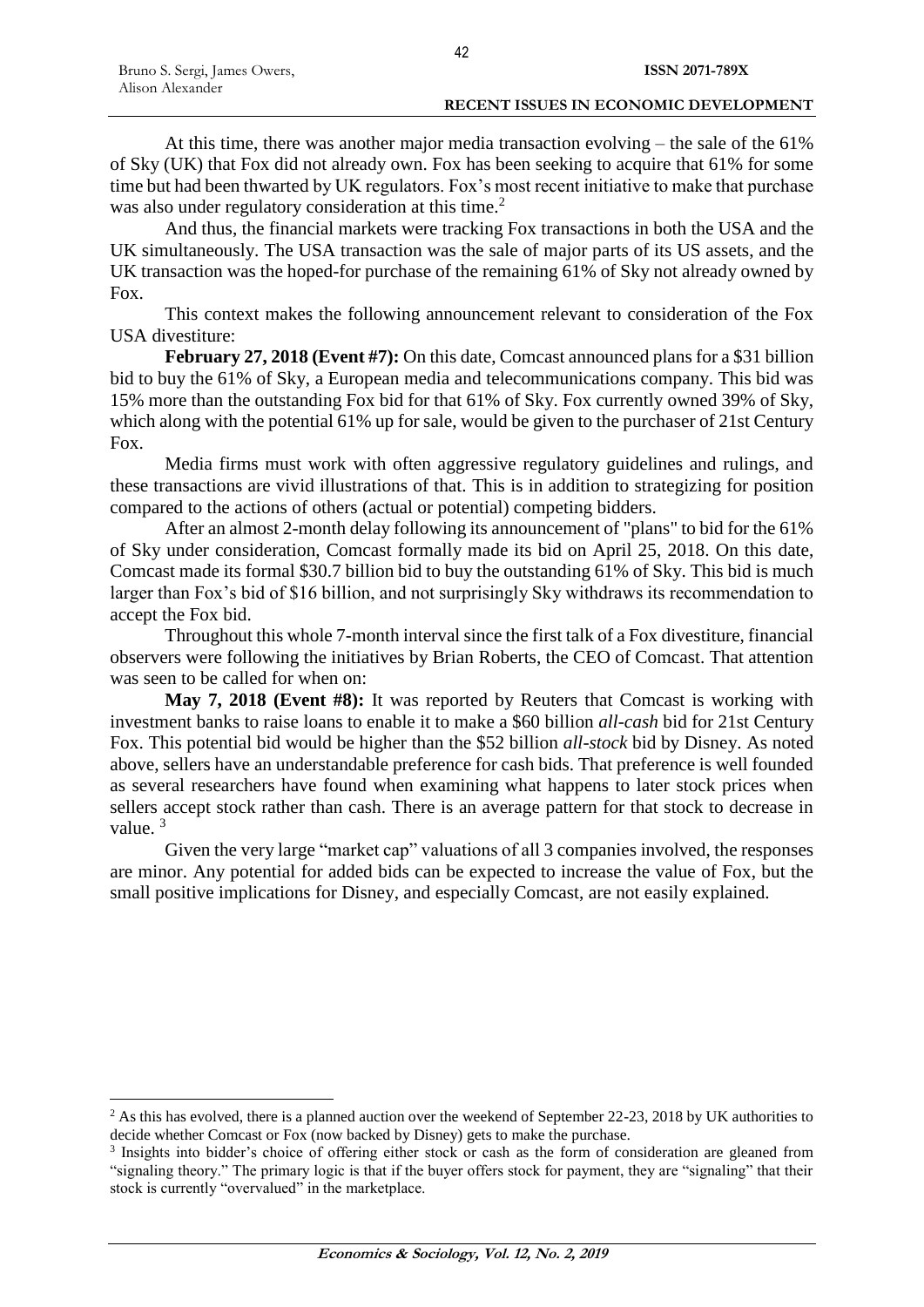$\overline{a}$ 

| Date<br>05/07/2018            | Previous day<br>(05/04) | Announcement<br>day $(05/07)$ | % change | Market Cap  | Value change |
|-------------------------------|-------------------------|-------------------------------|----------|-------------|--------------|
| Disney Stock<br>Price         | \$101.15                | \$102.48                      | $+1\%$   | \$150.7700B | $+ $1.507B$  |
| <b>Fox Stock</b><br>Price     | \$37.16                 | \$37.48                       | $+1\%$   | \$68.840B   | $+0.688B$    |
| Comcast<br><b>Stock Price</b> | \$31.96                 | \$32.39                       | $+1\%$   | \$147.070B  | $+1.470B$    |

Table 5. Value changes associated Reuters report on May 07, 2018 that Comcast is raising loans to enable it to make a \$60B all-cash bid for the Fox assets

May 30, 2018: On this date, 21st Century Fox and Disney set July 10<sup>th</sup> as the date for a shareholder vote on the proposed divestiture of large parts of Fox to Disney. While the Fox Board of Directors still recommends the Disney offer, it emphasizes its awareness of a potential Comcast offer. <sup>4</sup>

As previously noted, a relevant regulatory/legal process developing while the Fox divestiture transaction was playing out, was the pending ruling on the AT&T acquisition of Time Warner. This uncertainty was resolved on June 12, 2018, when the presiding Judge approved the AT&T-Time Warner merger, clearing the way for Comcast to make a formal offer for 21st Century Fox. Comcast wasted no time in taking this step, and the very next day:

**June 13, 2018 (Event #9): Comcast formally submitted a \$65 billion all-cash bid for the 21st Century Fox assets under consideration to be sold.**

Table 6. Value changes associated with Comcast formally submitting its all-cash \$65B for the Fox assets being sold

| Date<br>06/13/2018            | Previous day<br>(06/12) | Announcement<br>day $(06/13)$ | % change | Market Cap | Value change |
|-------------------------------|-------------------------|-------------------------------|----------|------------|--------------|
| Disney Stock<br>Price         | \$104.33                | \$106.31                      | $+2\%$   | \$155.110B | $+$ \$3.102B |
| <b>Fox Stock</b><br>Price     | \$40.39                 | \$43.41                       | $+7%$    | \$74.820B  | $+$ \$5.237B |
| Comcast<br><b>Stock Price</b> | \$32.38                 | \$32.32                       | $-0.18%$ | \$149.000B | $-$ \$0.001B |

In contrast to the major decline in the value of Comcast on February  $05<sup>th</sup>$  when it was rumored to be going to make another bid when it formally submitted this bid, there was essentially no market reaction for the value of Comcast. This presumably reflects either a revised perception that Comcast can make better use of the Fox assets, or that given the "inside track" held by Disney it is unlikely that the Comcast bid could succeed. Reflecting the ongoing auction nature of many corporate sale transactions (whether for part of a firm, i.e., a divestiture, or all of a whole firm, M&A), it was anticipated that Disney might return with another, higher offer. This intuition reached the level of discussion whereby the financial press reported on:

**June 18, 2018:** That Disney is expected to add cash to their previous \$55 billion allstock bid for Fox. The Fox board was scheduled to meet on June 20th to discuss the offers. Reflecting the "inside track" that Disney had in these negotiations, it was decided that in the

<sup>&</sup>lt;sup>4</sup> Interestingly, regulatory filings reveal that Comcast had made a \$64 billion all-stock offer for 21<sup>st</sup> Century Fox in November 2017, a month before Disney and Fox announced their deal.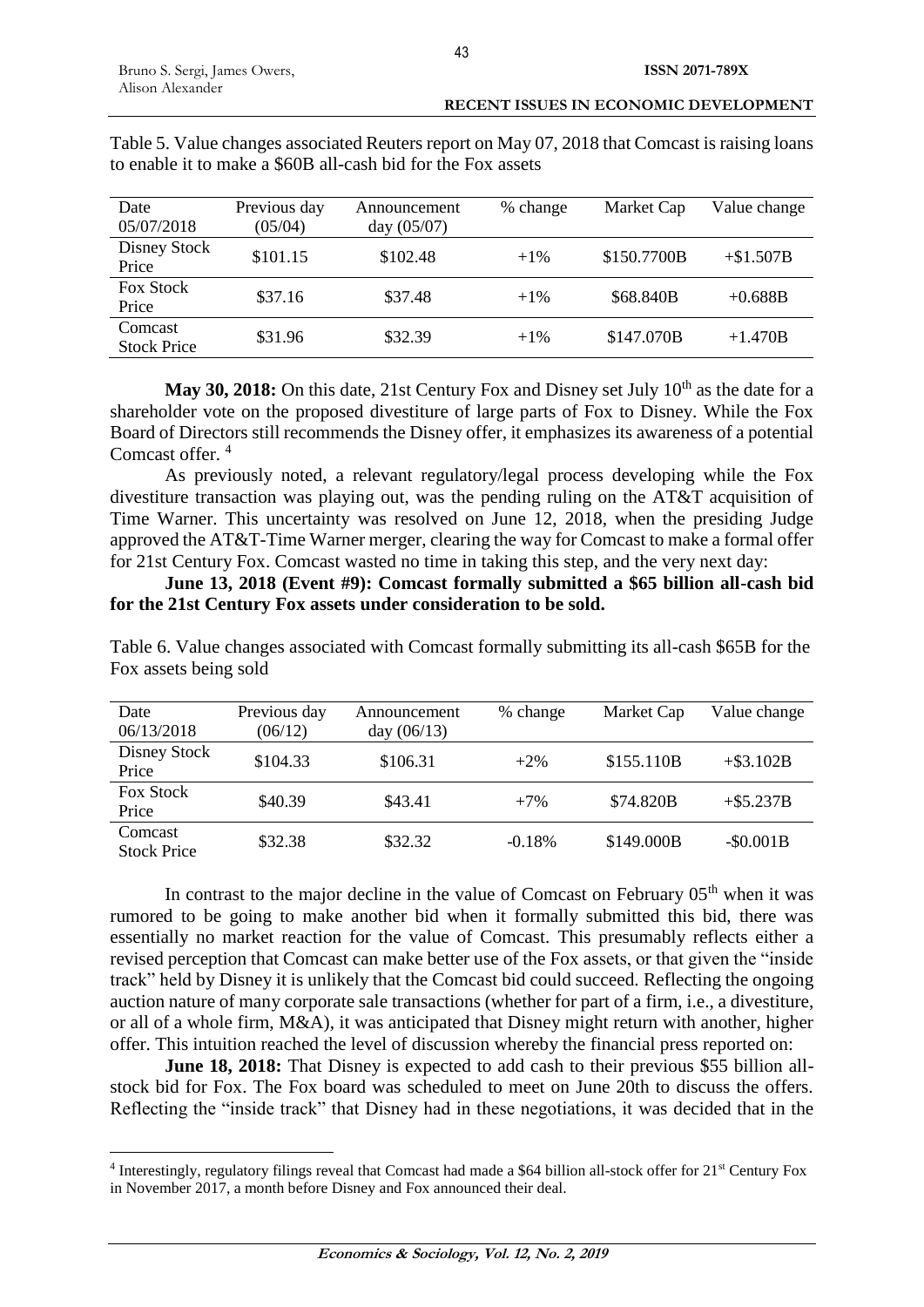event Fox decided to accept the Comcast offer, Disney would be given five days to match Comcast's offer.

In this intense and rapid resolution of uncertainty about the related Fox transactions in the USA and UK, the next day, on:

**On June 19, 2018**, Disney agreed with British Authorities to operate Sky for 15 years and not sell the company for that time unless agreed with the government. The agreement with British regulators was contingent on the Fox acquisition of Sky being completed. With that development in hand, the following day, on:

**June 20, 2018 (Event #10):** Disney and Fox agree to a new, \$71.3 billion price for the [Fox assets.](https://www.wsj.com/articles/fox-disney-announce-new-deal-1529496937) Moving in the direction of recognizing the desirability for sellers of cash in a sale, this new offer was 50/50 stock and cash. The offering was equivalent to \$38 per share for Fox; this deal is \$10 more than Disney's previous offer and \$3 more per share than Comcast's June 13<sup>th</sup> offer. The Fox Board deems this offer "superior" to the Comcast offer. The scheduled July 10th shareholder vote to discuss this new offer was postponed.

Table 7. Value changes associated with Disney making a revised and higher \$71.3B bid including cash

| Date<br>06/20/2018            | Previous day<br>(06/19) | Announcement<br>day $(06/20)$ | % change | Market Cap | Value change |
|-------------------------------|-------------------------|-------------------------------|----------|------------|--------------|
| Disney Stock<br>Price         | \$106.10                | \$107.15                      | $+1\%$   | \$157.140B | $+\$1.557B$  |
| <b>Fox Stock</b><br>Price     | \$44.29                 | \$47.50                       | $+7%$    | \$80.050B  | $+$ \$5.743B |
| Comcast<br><b>Stock Price</b> | \$32.81                 | \$33.39                       | $+2\%$   | \$150.980B | $+$ \$3.019B |

With the "sweetened" and higher offer, it was not surprising that Fox stock rose by \$5.743 billion. Presumably reflecting shareholder "relief" that the Comcast bid is unlikely to succeed and experience "winner's curse" in the auction, the value of Comcast also increased materially. There had been a widespread discussion of how much debt Comcast would have had to take on to finance its all-cash offer.

The importance of regulatory approval for such deals is clear, and the long drawn out approval of the AT&T acquisition of Time Warner proved how this could be time-consuming. However, in the Fox sell-off divestiture, Fox and Disney were able to secure rapid approval when the Justice Department on:

**June 27, 2018:** Approved the proposed acquisition of the Fox assets by Disney. As is often the case, some follow-on asset sales by the acquirer were required. In this case, Disney was needed to divest Fox's regional sports networks to "ensure that sports programming competition is preserved in the local markets where Disney and Fox compete for cable and satellite distribution."

In major corporate restructuring transactions, the legalese often notes that "time is of the essence." That was surely the case in this media transaction, as on the next day:

**June 28, 2018:** July 27<sup>th</sup> was established as the date for a Fox shareholder vote on the proposed \$71.3 billion sales. This put pressure on Comcast to decide on whether to make another offer. In addition, on July 14, 2018, [Disney's \\$71 Billion Fox bid was backed by](https://www.bloomberg.com/news/articles/2018-07-13/disney-s-71-billion-fox-bid-wins-backing-from-glass-lewis)  [Influential Proxy Firms,](https://www.bloomberg.com/news/articles/2018-07-13/disney-s-71-billion-fox-bid-wins-backing-from-glass-lewis) advising Fox shareholders to approve the Disney bid at the July 27 shareholder meeting. Maybe reflecting the support for the Disney bid and the concern about it overpaying, after taking three weeks to decide and announce its strategy, Comcast decided not to make another bid for the Fox assets, and on: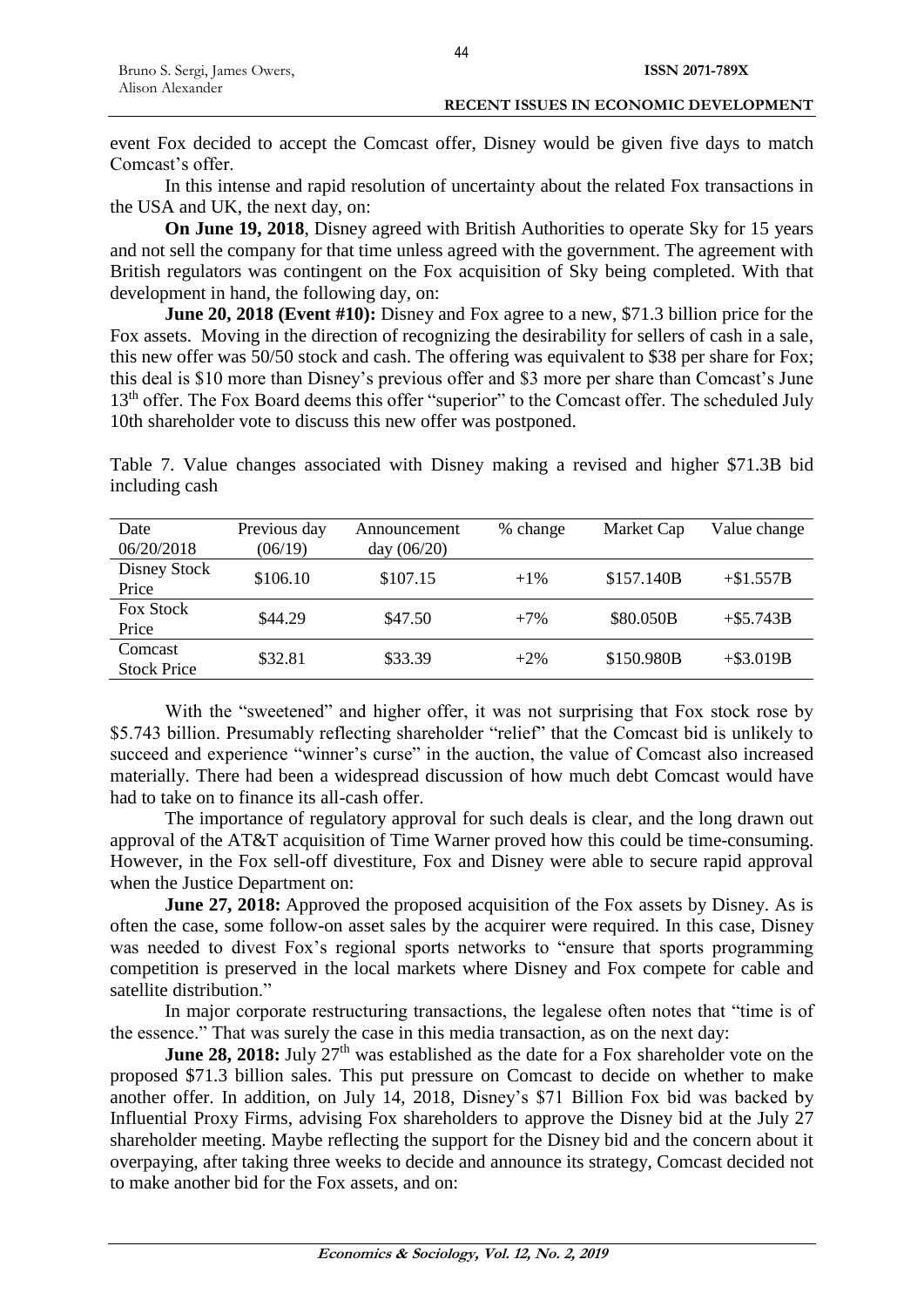**July 19, 2018 (Event #11):** dropped out of the contest, leaving Disney as the prevailing bidder.

| Date<br>07/19/2018            | Previous day<br>(07/18) | Announcement<br>day $(07/19)$ | % change | Market Cap | Value change |
|-------------------------------|-------------------------|-------------------------------|----------|------------|--------------|
| Disney Stock<br>Price         | \$110.69                | \$112.13                      | $+1\%$   | \$164.570B | $+\$1.645B$  |
| <b>Fox Stock</b><br>Price     | \$46.32                 | \$46.20                       | $-0.2\%$ | \$85.810B  | $-S0.01B$    |
| Comcast<br><b>Stock Price</b> | \$34.04                 | \$34.91                       | $+3\%$   | \$156.640B | $+$ \$4.699B |

Table 8. Value changes associated with Comcast announcing on July 19, 2018, that it was withdrawing from the auction

The resolution of uncertainty about a Comcast bid was priced as very good news for Comcast shareholders (Market Cap up by \$4.699 billion), and also for Disney (Market cap increase of \$1.645 billion), The market had apparently fully priced this outcome into the Fox share price, and it was essentially unchanged.

## **Conclusion**

The divestiture transaction auction had now played out, and the approval by Fox shareholders was almost assured, as underscored when on July 25, 2018, TCI, Fox's secondlargest shareholder, voted to approve the Disney bid with the shareholder meeting approaching on Friday, and on July 27th Fox shareholders did approve the Disney acquisition of the identified set of 21st Century Fox assets. This much-discussed transaction had major value implications even though it was a Divestiture and not a Merger & Acquisition. It illustrates how the ongoing restructuring in the Media Industries sees significant changes as firms position themselves to better compete in the changing technological, regulatory, and competitive environment. Some observers were surprised that Rupert Murdock was willing to sell such a large part of a company he has created and built up over approximately 4 decades. His actions are a dramatic reflection of the principle adhered to by most extraordinarily successful business people: namely, "that all assets are for sale at the right price."

The value creation for Fox shareholders as a result of Mr. Murdock practicing that principle was large and impressive. Before the transaction was rumored, the total value of  $21<sup>st</sup>$ Century Fox to its shareholders (its "Market Cap[italization]") was \$47.020 Billion. By the time the auction had was completed in July, the Market Cap of  $21<sup>st</sup>$  century Fox was \$82.956 Billion. Thus, \$36 Billion of additional value was created for the shareholders of Fox as a result of this divestiture whereby two well-financed and motivated bidders competed for the Fox assets being sold off. Of the value created, more than \$4.8 Billion accrued to Mr. Murdock. In one weekend alone when competing bids were announced, his wealth increased by approximately \$1.9 Billion.

There was also major value creation for the shareholders of Disney. When the scenario started, the Market Cap of Disney was \$149 billion, and by the time the transaction was completed, it was \$164 billion. Thus, this divestiture transaction dramatically illustrates how with divestitures both seller and buyer typically gain. The contrast with whole-firm M&A where the seller/target firm gains, and the buyer/acquirer typically suffers losses is stark.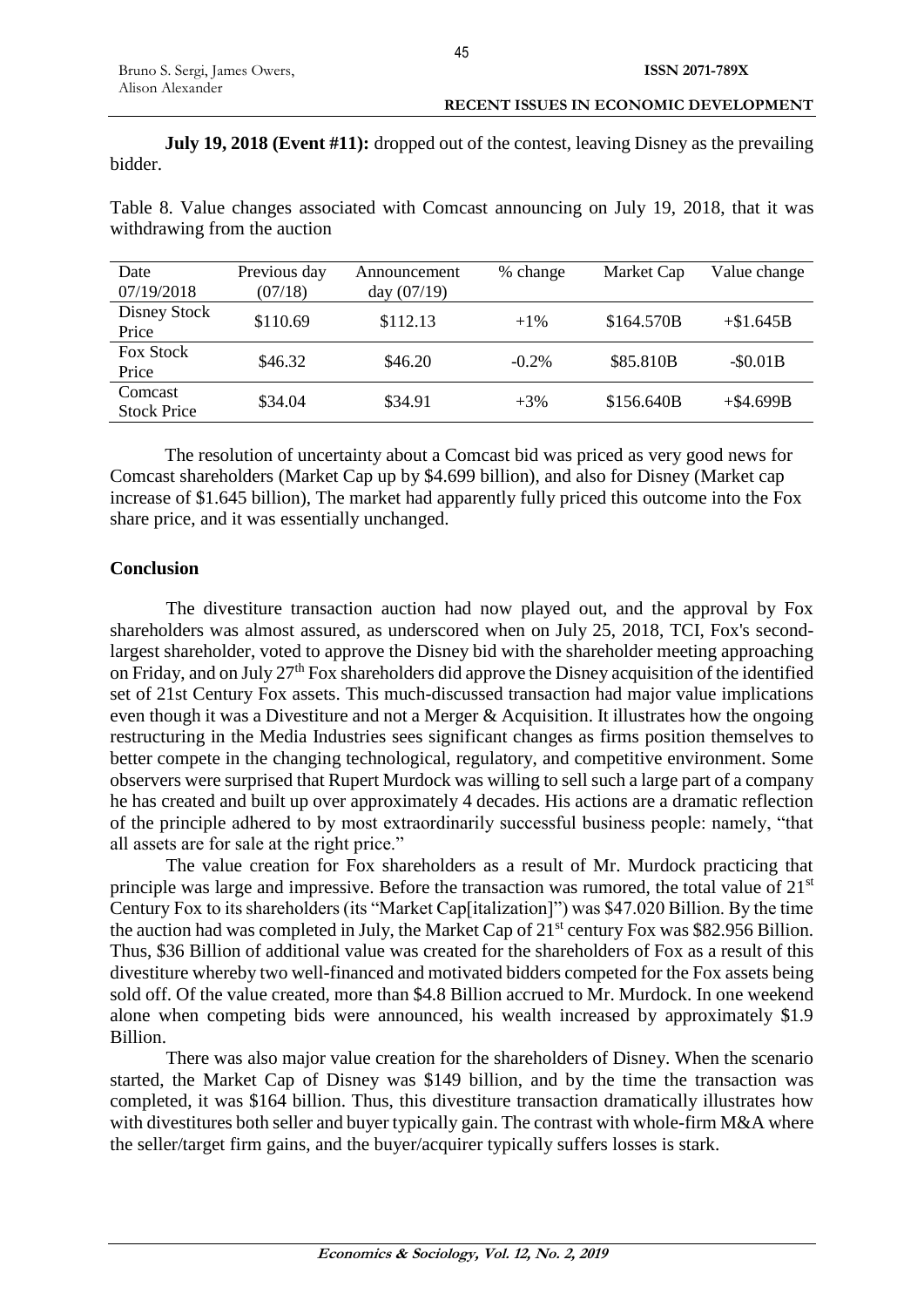#### **RECENT ISSUES IN ECONOMIC DEVELOPMENT**

There are extensive research and professional literature on restructuring, and media divestiture restructuring. As assets are transferred to those who believe that they have the "highest value" uses of the assets, the gains can be shared between the selling firm and the purchasing firm. This contrasts with whole-firm M&A where the overwhelming profile is that all the gains go to the selling firm shareholders, and the buying firm shareholders typically experience losses. It is this not surprising that many restructuring experts see divestitures having greater potential benefits for both transacting companies than M&A activity.

The implications of the analysis of this Divestiture transaction for knowledge and practice are large. This is the first major divestiture study that has measured the stock price changes in terms of both percentages and monetary/dollars metrics. While percentages changes employed in previous studies can be precisely evaluated for statistical significance, the addition of monetary measures calibrates the economic materiality of changes associated with such restructuring transactions.

The implications for practice are that it is established that divestiture transactions have the potential to create value in the order of magnitude of whole-firm mergers and acquisitions, and for both transacting firms, not just the targets/sellers as in mergers and acquisitions.

## **Acknowledgement**

We would like to thank the editor and the reviewers for their valuable comments and efforts toward improving this paper. The outstanding Research assistance of Rangesh Vittal is enthusiastically commended. We are grateful for Research funding support from the Harvard University Extension School.

## **References**

- Adekola, A., & Sergi, B. S. (2016). *Global business management: A cross-cultural perspective*. Routledge.
- Albarran, A.B. (2016). *The Media Economy*. Routledge, New York.
- Alexander, A, J. Owers, & R. Carveth (2004). *Media Economics: Theory and Practice*. Lawrence Erlbaum Associates.
- Alexander, A., & Owers, J. (2009). Divestiture restructuring in the media industries: A financial market case analysis. *The International Journal on Media Management*, *11*(3-4), 102- 114.
- Chon, B. S., Choi, J. H., Barnett, G. A., Danowski, J. A., & Joo, S. H. (2003). A structural analysis of media convergence: Cross-industry mergers and acquisitions in the information industries. *The Journal of Media Economics*, *16*(3), 141-157.

CNBC: various reports, 2017-2018 online.

- Cuellar-Fernandez, B., Fuertes-Callén, Y., & Laínez-Gadea, J. A. (2010). The impact of corporate media news on market valuation. *Journal of Media Economics*, *23*(2), 90-110.
- Heffling, M. (2008, Feb. 14). DOJ approves Clear Channel buyout with divestiture stipulation. Digital Media Wire. http://www.dmwmedia.com
- Hite, G. L., & Owers, J. E. (1983). Security price reactions around corporate spin-off announcements. *Journal of Financial Economics*, *12*(4), 409-436.
- Hite, G. L., Owers, J. E., & Rogers, R. C. (1987). The market for interfirm asset sales: Partial sell-offs and total liquidations. *Journal of Financial Economics*, *18*(2), 229-252.
- Lang, L., Poulsen, A., & Stulz, R. (1995). Asset sales, firm performance, and the agency costs of managerial discretion. *Journal of financial economics*, *37*(1), 3-37.